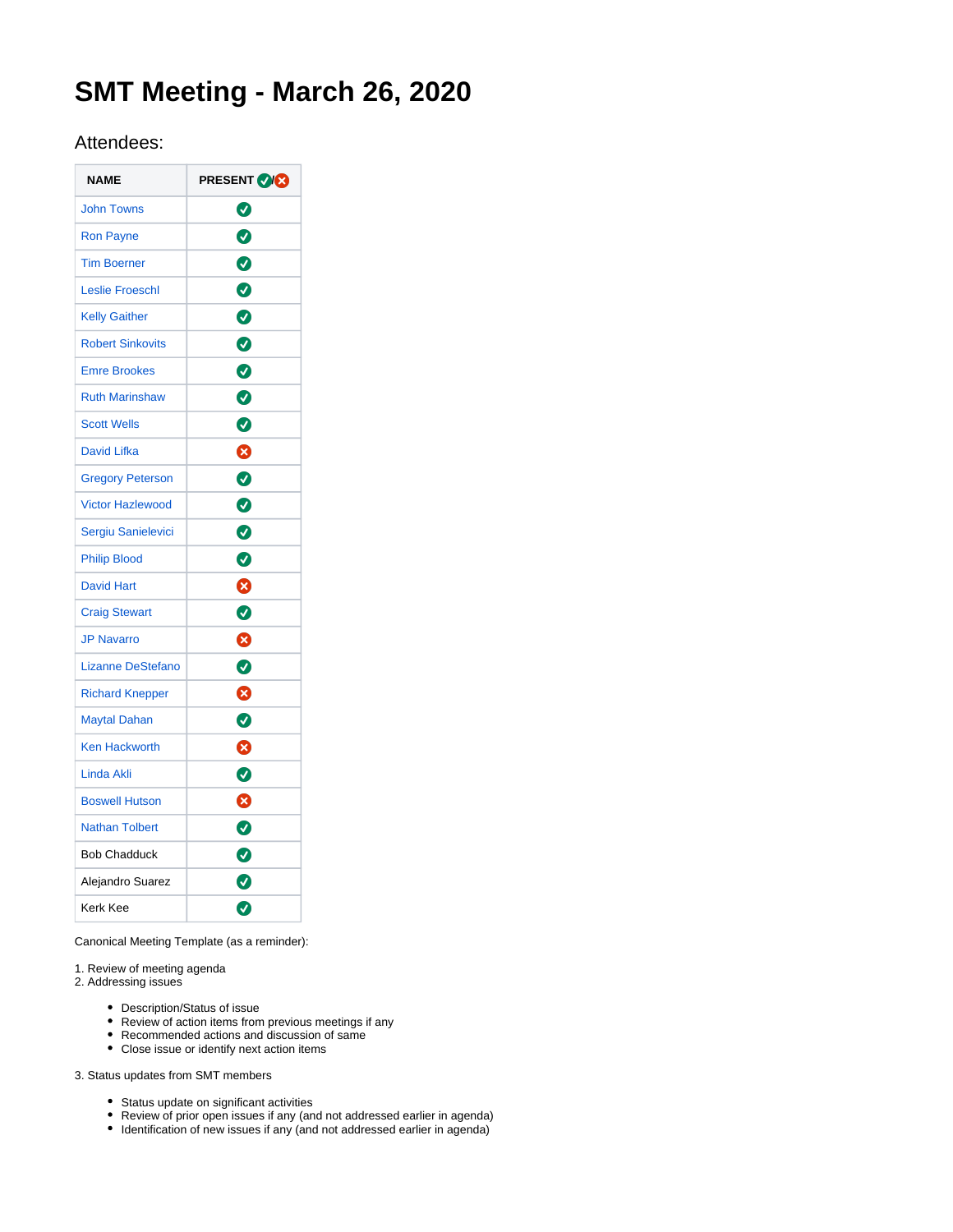# Agenda/Notes

## **1. Review of Meeting Agenda: Any comments/additions?**

#### **2. Welcome to Bob Chadduck**

## Discussion

- Have sought interest of UIUC to continue XSEDE project through 2022 (12 month period). If UIUC is interested, NSF will welcome and proceed accordingly. Opportunity to continue to go forward and build on all of the good work done so far.
	- This has been shared with senior leadership and we have begun to pull together a
	- Some mission as exists for XSEDE2?
	- To be worked out, but essentially yes. Will be operating under current operating agreement/scope for an additional 12 mos. Budgeting: discussing spending out all funds by end of project. Flexibility to have carryover into additional year of XSEDE2?
		- To be worked out, but likely yes.

#### **3. Presentation from Kerk Kee**

## Discussion

- Organizational Capacity for Cyberinfrastructure Adoption and Diffusion
- Project motivated by questions of If you build it, will they come and will they stay?
- Diffusion of innovation: how new tech, behavior, etc spreads through communication channels over time in social system
	- Innovation attributes (advantage, ease of use), Adopter categories (innovators, early adopters, early majority, late majority, laggards), Social Networks (opinion leaders, network positions), Organizational Capacity severely lacking
- What makes up the capacity for adoption by users?
	- 192 interviews with CI roles (administrator, technologies, users, developer, educator, etc.)
	- Relationships to projects (build org of capacity of projects)
- Organizational capacity
	- 12 levels that can help accelerate CI adoption
- Reflections
	- User support is critical to successful adoption and implementation
	- Adoption decision hampered by researchers' lack of time and incentives
	- Many researchers do not understand what CI is an dhow CI can help their research
- Next steps
	- Survey questionnaire to statistically validate the model
	- If you are interested in participating please reach out to Kerk.
	- Generate an organizational capacity index like a Fico score.
		- Index would provide assessment of org's potential for driving adoption–not necessarily its success in driving adoption? Will help user figure out what they need to get in place to increase adoption. Existing user–will help inform where they're doing well and how they can increase capacity.
	- Develop capacity building strategies for CI projects
- Layman marketing: CI not just for elite?
	- Could argue that not everyone needs to use CI-for a particular type of researcher. For innovation to reach maximum capacity, best to promote wide and systemic adoption of CI. Adopters got on CI because they're savvy and understand complexity of CI. Large sector of community that may not fully understand what CI is and can be relevant to them. Messaging my intimidate some potential users or out of their league.
	- Potential users who could benefit but they believe it's not for them but for others. Misconceptions.
- Difficult not to share successes of early adopters, but doing so can reinforce this misconception that CI is for the elite–not for me.
- Inter-Organization Collaboration: many stories, testaments about XSEDE and good work being done.

#### **4. XSEDE2 Reporting [\(Leslie Froeschl\)](https://confluence.xsede.org/display/~lfroesch)**

#### Previously:

- Previous discussion archived: [SMT Meeting December 19, 2019](https://confluence.xsede.org/display/XT/SMT+Meeting+-+December+19%2C+2019)
- (1/16) IPR11 compilation will begin on February 1. Email with instructions will be sent out in the next few days, and L2 PMs will be communicating with people in their area about pulling your section's part of the report together. Please be responsive and get your text in by the due date, and make sure staff in your area do the same.
	- Risk review email was sent out earlier this week. Please be sure to review all risks assigned to you before the end of January.
- (1/30) IPR11 starts 2/1! PY10 plan info will come out late next week.
- (2/13) Thank you for efforts thus far on IPR11. We are in good shape to submit report on time next week.
	- PY10 Planning begins next week on 2/17! See [Annual Planning Process](https://confluence.xsede.org/display/XT/Annual+Planning+Process) for the schedule/dates for the various tasks and link to planning spreadsheets.
- (2/27) PY10 Planning is underway. Teams should be reviewing activities and determining what can be accomplished within budget, populating PY10 KPI targets, and completing the +/- 5% activity.
	- Note that the Google slides template to use for PY10 planning presentations at the Quarterly is linked on the March Quarterly wiki page ( [Google Slides template for L2 PY10 Planning presentations](https://docs.google.com/presentation/d/1aosiXJAeQgI5Yl42_wM9DU7hjAFYdymN44Nq8b97i9w/edit#slide=id.g7d2691c7d3_0_105) -make a copy for your presentation and remove the unnecessary slides with other L2 KPI info).
	- Note that John would like one slide included on transition planning efforts in your area (this is included in the slide template).
	- All KPI target changes for PY10 should be called out in your slides. Any target changes requested after the Quarterly meeting will require a PCR.

## Discussion:

L3 PY10 planning text is due to your PM by tomorrow (Friday 3/27). L2s then have until next Thursday to finalize planning text for your area. Please help keep our planning process on-track and get this done on time!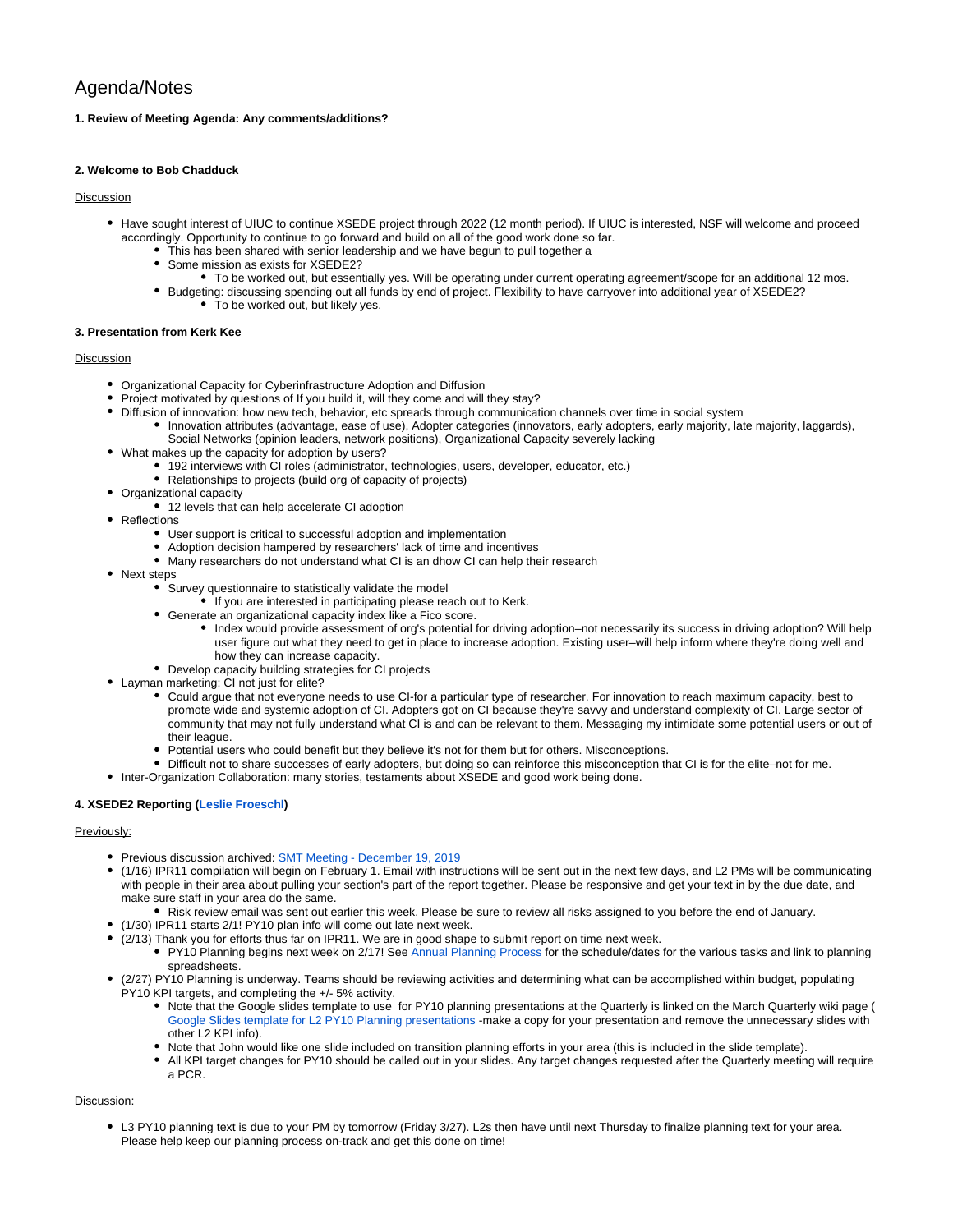- Next step will be building slides for XAB April meeting
- Supplement: Once we've extracted PY10 plan info–update for following year.
	- Will need parallel discussion re. budget. Reluctant to make across the board cuts. Prefer conversation with this team about where cuts should be made. BusOps working on preliminary budget. Current intent is to ask all subs to give a plan to spend to net zero by end of PY10. If more beneficial to put projected carryover into PY11 can do that. John open to thoughts on this. Like to see what subawardee plans are. May have to look at plans and make decisions from there.
	- If we have sufficient carryover for PY11 and request under \$20M, can imagine NSF might misunderstand and assume the project can be funded at a lower level.
		- If we come in with budget close to \$22M (close to PY10), do you see danger in that? John doesn't have a good feel for that at this point. Will be part of discussions coming up to determine what the threshold is. Better job we can do to figure out what it will really take to do this the better.
	- Staying within confines of current award–we are to deliver final transition plan in PY10. Wont' transition until PY11. Bob would like us to try to deliver in PY10 and then deliver updated /final plan in PY11. Solid transition plan depends on knowing who the awardee is. Matching will have to happen between their plan and what we've been doing. Not off the hook for delivering transition plan next year, but won't be the final one.
	- Travel restrictions in place now makes spending down budget difficult. Anticipate all subs will have this issue.
	- Salary freeze likely next year. Could say freeze salaries across the board.
	- Will there be an additional annual review? Extension request will be part of this year's annual review together with RY4 & PY10 plan. If reviewed & approved then no need to review again the following year. Potential review of RY5 could be requested. If following expectations, RY5 would be part of final report and no review required. Bob is now considering this and will get back to us.
	- What is happening with new solicitation?
		- This was being discussed up to the COVID-19 outbreak. Blueprint doc is clearly their draft of a solicitation. John speculates that thoughtful response they received to that caused them some pause as we pointed out gaping holes in their plan. They're working on something, but unclear when it will come out.

## Decisions:

#### **5. New NSF Service Provider Resources [\(Victor Hazlewood\)](https://confluence.xsede.org/display/~victorh)**

#### Previously:

- (12/19) Added to agenda.
	- Need to get status/have discussion about how things are going on this call.
	- Open Storage Network: initial kickoff meeting was Oct 31, meeting minutes sent out to all the affected XSEDE group for integration. Victor following up with those XSEDE groups. Entry put in RDR for Open Storage Network
	- Stony Brook: had one initial call at the summer quarterly meeting. Victor following up with Robert to do an SP kickoff in Jan
	- U Del: Scheduling kickoff meeting in January. Doodle poll already sent to them.
	- Will drop off Bridges-2 and Expanse for detailed status since PSC and SDSC are plugged in so well to XSEDE. (Ken at PSC and Bob at SDSC, for example)
- (1/16) Darwin gave timeline of later summer for fall allocations.
	- Dave H. hadn't heard of DISCO before. Related to Open Storage Network?
		- Victor talked with them yesterday. MRI award that has already been awarded w/ stipulation that states they will be joining XSEDE. They still need to do XSEDE Federation application.
		- Planning to pull team together for call after XSEDE Federation application letter is submitted
	- Cancer computer is not on the list.
		- They still need to go through application process. Will be added once the XSEDE Federation application comes through. John will ping them re. status of their application letter.
	- Kickoff meeting with OSN was held.
		- Need to get connected with allocations, XCI (Victor sent email to JP & Shava)
	- Kickoff meeting with U Delaware was held. Working to get that connected to allocations process by Oct. 2020 allocations cycle.
	- Stony Brook has not been responsive to Victor so still working on that.
- (1/30): sent 3 emails to Robert Harrison/Stony Brook that haven't been returned. If he doesn't respond soon will be looking for suggestions. John can reach out if they don't respond.
	- Open Storage Network: They haven't connected with RAS so asked them to do that. Would be helpful to talk to Jim Glasgow (NCSA) about this to prod him to respond.
	- U Del: Kickoff meeting was held & minutes sent out. They want to say they've made significant progress getting connected to allocations by summer time for late Aug/early Sept XRAC meeting.
	- Johns Hopkins: waiting for Gayme to submit XSEDE Federation membership.
- (2/13) Victor has been working to get in touch with all of these providers with mixed results. Reminder that John is willing to ping people if needed.
- $\ddot{\phantom{a}}$  $(2/27)$ 
	- Johns Hopkins waiting on RFP for hardware result so he knows exactly what resource he'll have
	- Got in touch with Robert Harrison about getting started. He is planning a meeting with his team. They want to connect and be tied into XSEDE with user names (AMIE), etc. Victor to circle back with him to keep pushing progress.
		- Ruth asked Robert (Ookami)to choose a date in March or April to come to SPF but haven't heard back.
	- OSN: Kenton sent a note with a status last week. He needs more meetings with folks. Victor pressed people on XSEDE side to get the conversations going.
	- Trying to get something done by summer for fall allocation cycle, so things need to be getting done. Have made some progress DARWIN has moved along well. Victor had kickoff meeting & making connections with XSEDE group.
	- DE & OSN needs to be connected to XRAS & AMIE.
- Status of new SP resources:

| <b>SP Resource</b> | Org         | Link                         | ΡI             |         | NSF Award   Target Date |
|--------------------|-------------|------------------------------|----------------|---------|-------------------------|
| Bridges-2          | <b>PSC</b>  | Bridges-2 press release      | Nick Nystrom   | 1928147 | Summer 2020             |
| Expanse            | <b>SDSC</b> | <b>Expanse press release</b> | Mike Norman    | 1928224 | Summer 2020             |
| <b>DARWIN</b>      | U Delaware  |                              | Rudi Eigenmann | 1919839 | Summer 2020             |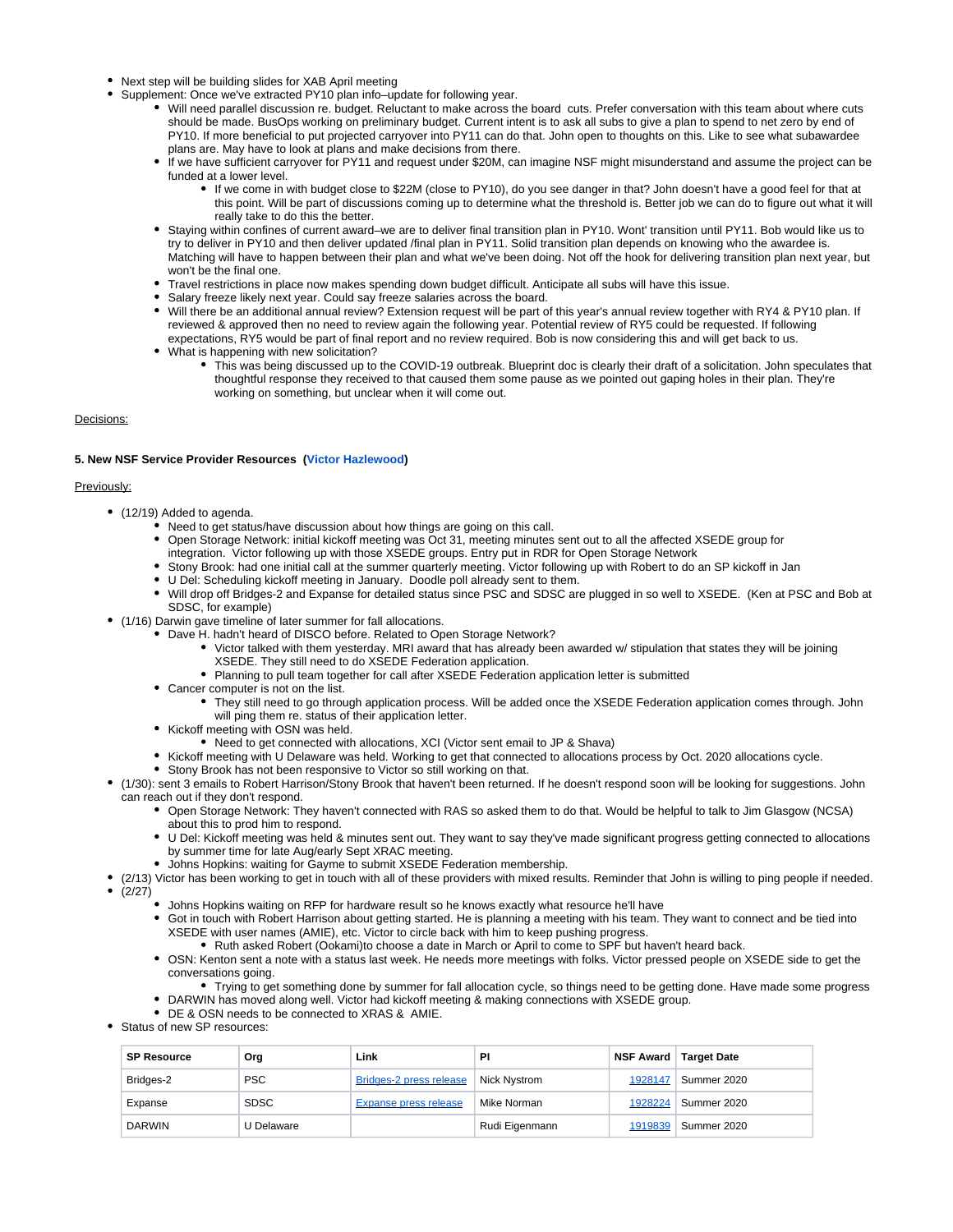| Open Storage Network | Collaboration (5)  | openstoragenetwork.org                     | Collaboration (5)                         | 1747507 | Summer 2020                   |
|----------------------|--------------------|--------------------------------------------|-------------------------------------------|---------|-------------------------------|
| Ookami               |                    | SUNY at Stony Brook   Ookami press release | Robert Harrison                           | 1927880 | Startups: ~Fall 2020          |
|                      |                    |                                            |                                           |         | Full Allocations: likely 2022 |
| <b>DISCO</b>         | Johns Hopkins Univ | <b>DISCO</b> news item                     | Dennice Gayme<br>Contact: Jaime Combariza | 1920103 | <b>TBD</b>                    |

#### Discussion:

- Good start with DE but they've dropped off.
- Steady progress with OSN.
- Stony Brook would like to do startups only by Fall & full allocations at a later time (year 4)
	- They proposed 4 year project. First 2 pilot mode & last 2 production with assumption they'll go to production earlier if things go well. (John's recollection-could be wrong).
- Haven't heard from Johns Hopkins since about a month ago. Still need XSEDE Federation letter from them.

#### Decisions:

#### **6. XDCDB and production server access policy ([David Hart](https://confluence.xsede.org/display/~davidlh) )**

#### Previously:

(12/19) Added to agenda: [SMT Meeting - December 19, 2019](https://confluence.xsede.org/display/XT/SMT+Meeting+-+December+19%2C+2019).

Following the recent XDCDB security incident, we closed/inactivated a number of XDCDB roles, and we are now fielding requests from users to turn some of them back on. We want to clarify the XSEDE approach (if not formal policy) for responding to such requests consistently.

- Ops & RAS will:
	- Assess all accounts (Victor will help)
	- Notify people & collect info & put into buckets of staff, SPs, etc.
	- Suggest policy for governing these things
- (1/16) Working through roles on XDCDB that have access to database & closing out some. Don't know where some came from so may shut those off and see if anyone complains. Not terminating any accounts that have been used in last month.
	- Victor still working on drafting a policy.
	- Some people only access to get data for IPR. Should they email to get access? In those cases those people have not been removed. Susan still has access.
- (1/30) Went through all XDCDB roles. Inactivated a bunch & no one has complained. Done with cleanup. Victor working on drafting a policy. Identified a couple odd SP cases & need to clarify policy on SPs having access to the database. Security is looking at this and updating
	- the enterprise services standard doc. Adding how to request & be granted roles in the database.
		- Main question is do we have official ways for SPs to get access to the database? Do we allow them to have access to all/part of database? They have home-grown capabilities that are questionable.
			- Concern about people making mistakes that have impact on operation of XSEDE. Mostly locked down to read access.
		- One SP pinging database for user info. They should already have this info.
		- Baseline security standard in doc to specify how you request & approve roles. Maybe need to go back and look at roles and people have to specify why they're requesting it.
		- Have to support things that we didn't build /design system for. Don't want to unintentionally break things for SPs if we change something. Don't want to be stuck supporting legacy feature for SP. These are unofficial side things the SPs do. Are we required to support unofficial integration mechanisms? At what level can we say change this because we're no longer supporting? Creates dependency that we need to support for others. Prefer formal mechanism that we can support. Not clear if those making use of info should have access to that info. Are they XSEDE staff? Who are they sharing the info with? Nice to have someone document the use cases & see if it violates any issues. If they're not doing anything wrong, determine obligation to support going forward.
			- TACC script was doing 72K logins/month to look up info about a user that he should already have. Figure out what he needs and how we can get him the info. Shouldn't let anyone do any craziness. Another issue with Jetstream.
		- Rather document use cases and we evaluate as we normally would. Can come up with specs re. roles & how to access. Final approval by Dave & Greg. If they go beyond our privacy policy then that would need to be evaluated
		- They could pull info from XDMoD
- (2/13) Dave collecting details about shadow sites some have set up to use XDCDB.
	- (2/27) Put session on QM agenda to discuss use cases & how to deal with them. If you're interested, join that session.
		- Alex put together policy for identity/access. Identity & Authentication Mgmt. Will add QM session request for this.

#### Discussion:

Moving forward looking into who has access, what can be turned off, etc.

# Decisions:

#### **Around the call up**

Follow this basic outline:

- Status update on significant activities
- Review of prior open issues if any (and not addressed earlier in agenda)
- Identification of new issues if any (and not addressed earlier in agenda)